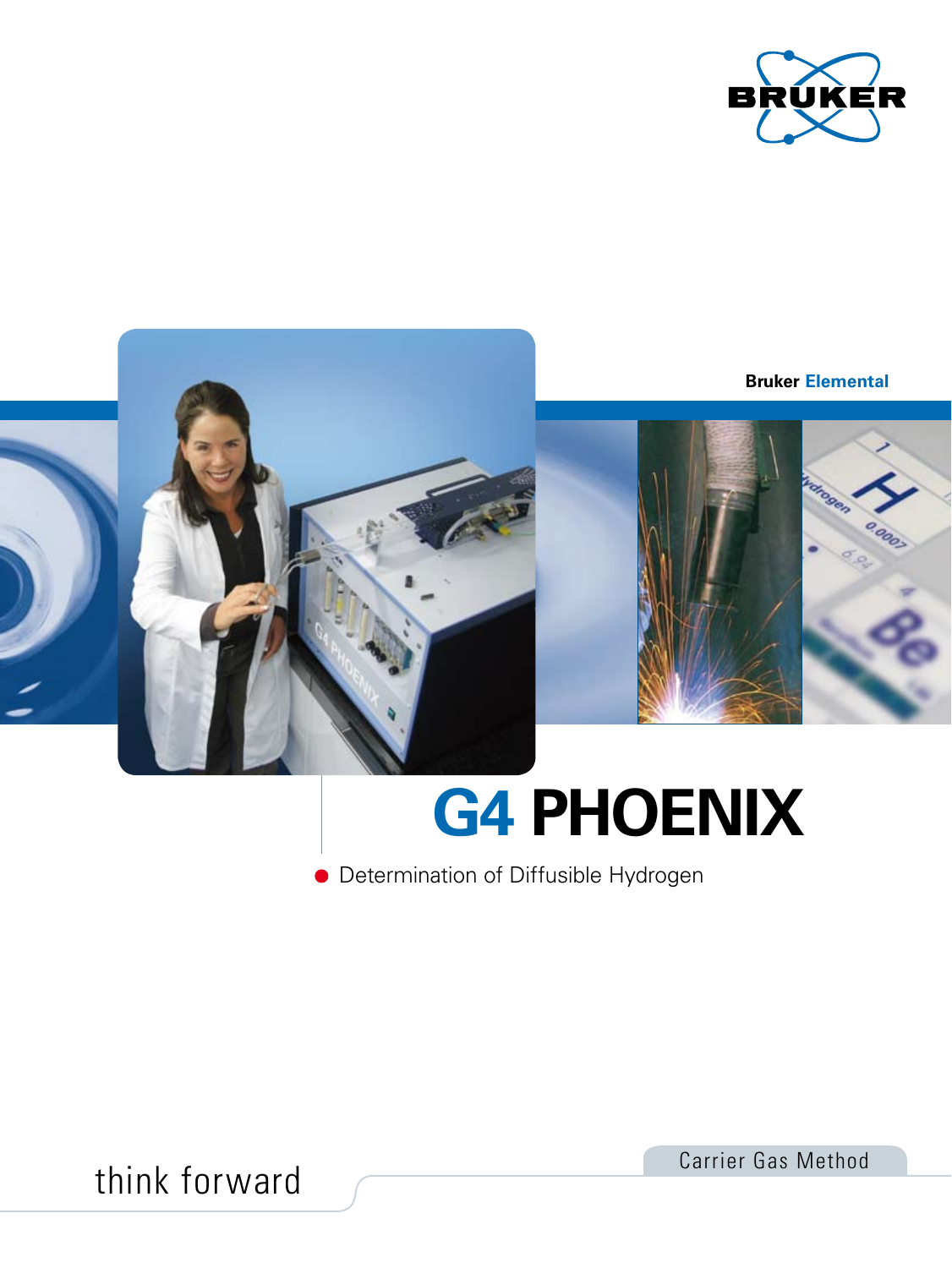# **Determination of Diffusible Hydrogen**

#### **Reliable Product Monitoring**

Mechanical properties of solids are defined and influenced by their chemical composition. Certain elements have positive or negative effects on the material's properties. Consequently the control of these elements helps to improve and maintain product quality. Today analytical instruments offer accurate and rapid methods to analyse and monitor element concentrations from the raw material to the finished product. Hydrogen, when absorbed in metal, may cause the embrittlement often encountered in steel making, parts processing, welding, etc. Cracks may result in catastrophic failures and critical concentrations should be closely monitored.

The light density and small size of atoms supports the interstitial effect and allows the hydrogen to be easily absorbed into the metal lattice.

Here, gathered in irregularities and lattice defects like pores and blow holes, the hydrogen may recombine again into molecular hydrogen gas and - due to the volume leap - produce pressures build-up to 1000 bar inside the defect! Thus, the hydrogen causes cracks and brittle failure in the material. Due to the relatively slow diffusion at room temperature, such cracks may also occur at a later date.

Regular monitoring of all relevant processes with G4 PHOENIX helps to avoid such effects preventively. This measurement will considerably simplify and reliably record your production control. Due to its universal application possibilities and its easy programming, this analysis system is also recommended for research purposes.

**34 PHOENI** 

#### **G4 PHOENIX for Hydrogen**

G4 PHOENIX helps to determine the diffusible hydrogen in different sample matrices. The analysis system comprises a quick heating infrared furnace with a quartz tube for the sample. The diameter of the tube is 30 mm so that even big sample pieces can be analyzed without problems. A simple and reliable calibration of the measurement system is guaranteed by a gas calibration unit with 10 different volumes. The heart of the system is a highly sensitive and longterm stable thermal conductivity detector that is able to read even the smallest hydrogen contents.

G4 PHOENIX is also available for the analysis of nitrogen and oxygen. Please inquire about our separate publication to learn more about this application!



With the infrared furnace all industrystandard welding samples can be analysed thanks to the 30 mm Ø furnace tube.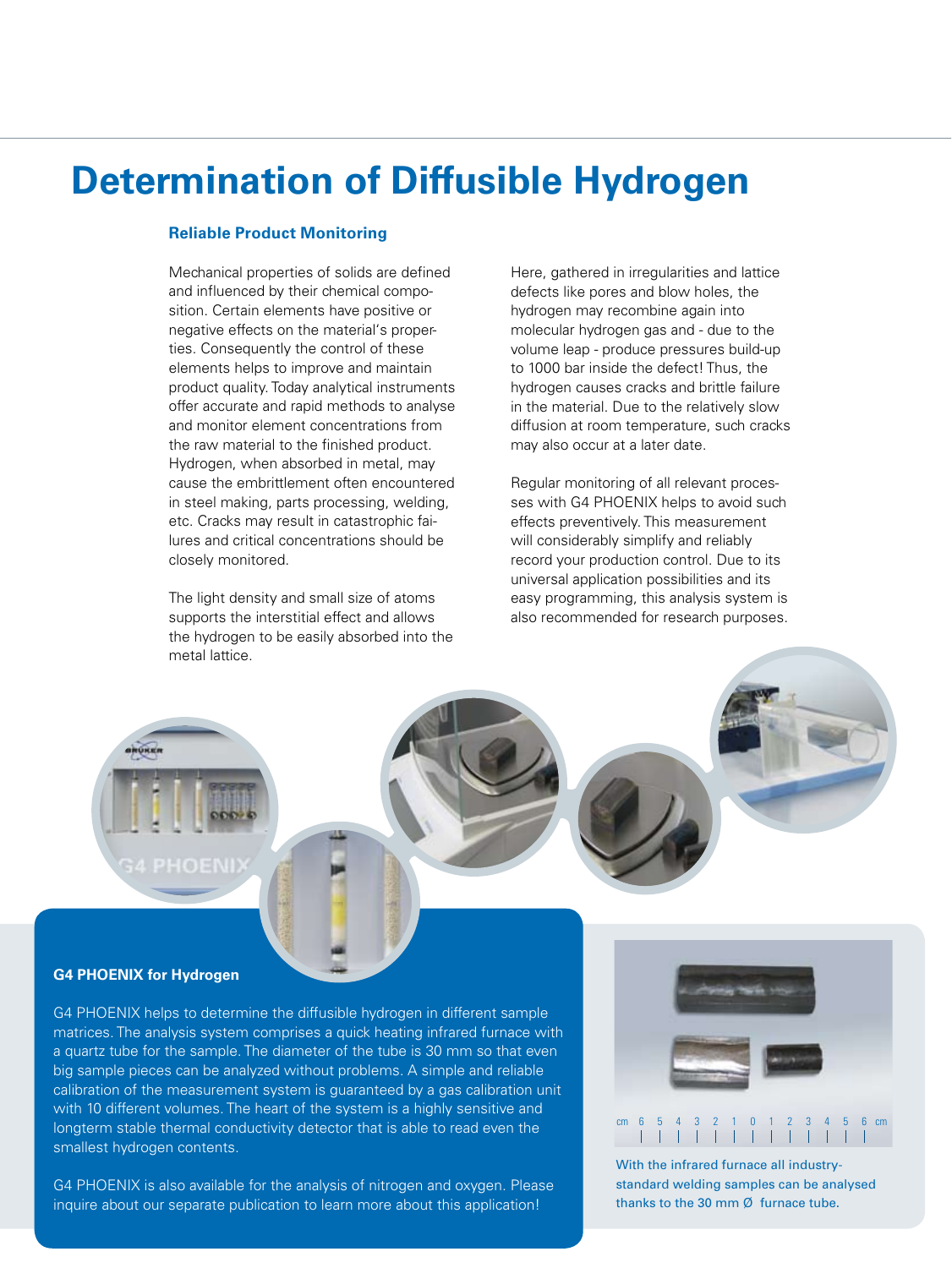## Comprehensive yet Simple

#### **Software**

G4 PHOENIX' analysis software is clearly structured and easy to use. All tasks to be performed by the software are organised in four main screens.

#### **Control Screen**

On the main screen, the control display, all analyses and signal performance tasks are executed. The weight may either be entered manually or directly imported via serial interface. The integrated weight buffer allows storage of as many weights as required. Current signal data will be presented in numbers and also as graphical waveform of the analysis. The analyzer can easily be controlled by push buttons. The results of the last five analyses are displayed simultaneously. It is also possible to re-load the signal waveform any time later.

#### **Statistics**

The statistical evaluation of all analyses can be done on the statistics screen. From all selected analyses the average, standard deviation, variance, variance coefficient, minimum, and maximum value can be calculated. A print function concludes the documentation on a connected printer.



#### **Program Settings**

On the screen for the program settings, all parameters like temperature, time, evaluation mode for one specific application can be stored as a configuration under a freely selectable name. Different configurations for each application can easily be loaded.

#### **Calibration**

On the calibration screen different calibration methods can be selected. Single-point, two-point, or multivariant calibrations are possible with gas calibration or standard samples. By simply accepting the calibration data, they are applied to the next analyses.